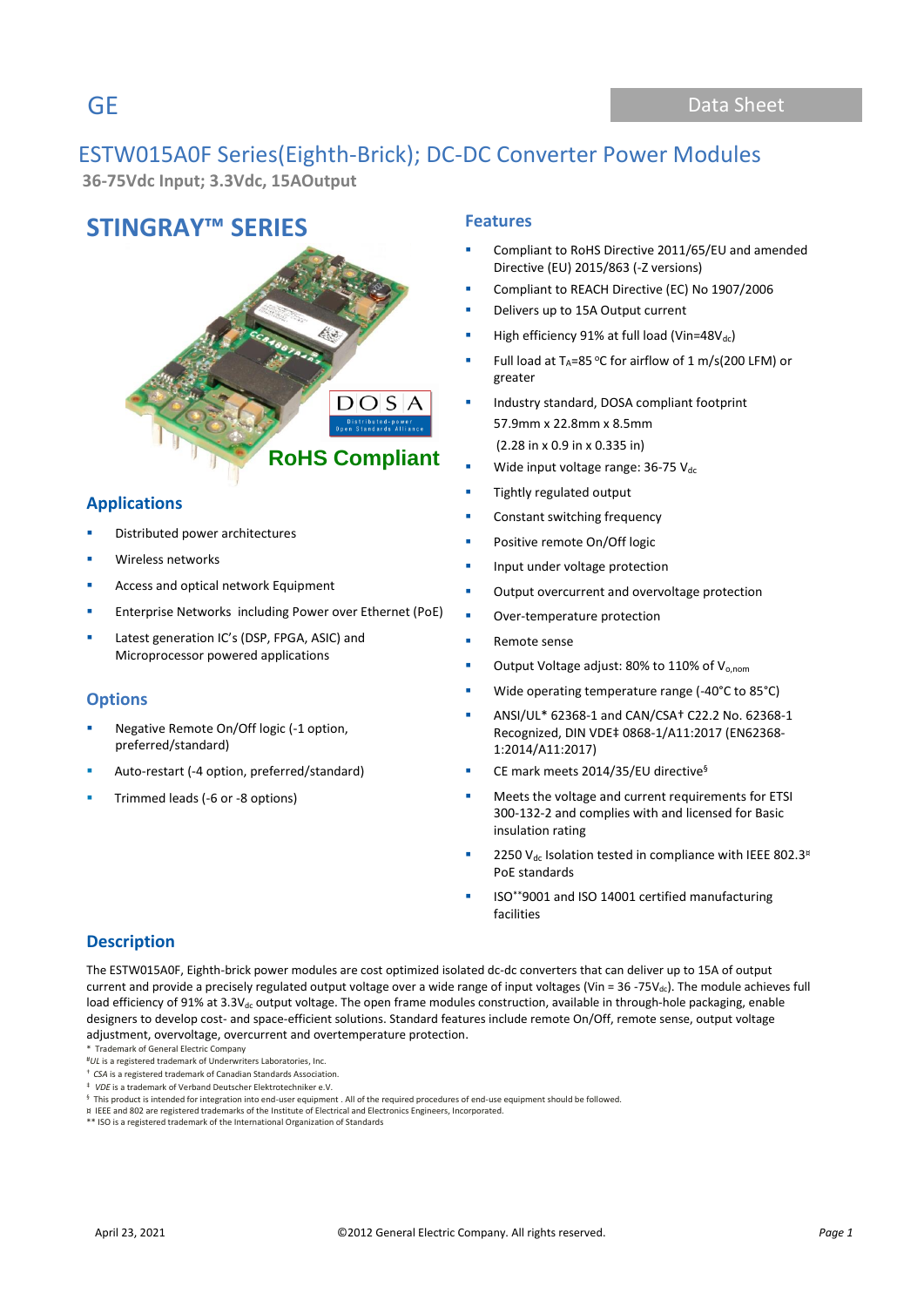**36-75Vdc Input; 3.3Vdc, 15A Output**

### **Absolute Maximum Ratings**

Stresses in excess of the absolute maximum ratings can cause permanent damage to the device. These are absolute stress ratings only, functional operation of the device is not implied at these or any other conditions in excess of those given in the operations sections of the data sheet. Exposure to absolute maximum ratings for extended periods can adversely affect the device reliability.

| Parameter                                          | <b>Device</b> | <b>Symbol</b>         | <b>Min</b> | <b>Max</b> | <b>Unit</b>   |
|----------------------------------------------------|---------------|-----------------------|------------|------------|---------------|
| Input Voltage                                      |               |                       |            |            |               |
| Continuous                                         | All           | <b>V<sub>IN</sub></b> | $-0.3$     | 80         | $V_{dc}$      |
| Transient, operational (≤100 ms)                   | All           | V <sub>IN.trans</sub> | $-0.3$     | 100        | $V_{dc}$      |
| <b>Operating Ambient Temperature</b>               |               | TA                    | -40        | 85         | $\mathcal{C}$ |
| (see Thermal Considerations section)               |               |                       |            |            |               |
| Storage Temperature                                |               | $T_{\text{stg}}$      | $-55$      | 125        | $\sim$        |
| I/O Isolation voltage (100% factory Hi-Pot tested) | All           |                       |            | 2250       | $V_{dc}$      |

### **Electrical Specifications**

Unless otherwise indicated, specifications apply over all operating input voltage, resistive load, and temperature conditions.

| Parameter                                                                                                                                                                                      |     | <b>Symbol</b>            | <b>Min</b> | <b>Typ</b> | <b>Max</b>   | <b>Unit</b> |
|------------------------------------------------------------------------------------------------------------------------------------------------------------------------------------------------|-----|--------------------------|------------|------------|--------------|-------------|
| <b>Operating Input Voltage</b>                                                                                                                                                                 | All | $V_{IN}$                 | 36         | 48         | 75           | $V_{dc}$    |
| Maximum Input Current                                                                                                                                                                          | All | I <sub>IN, max</sub>     |            |            | 2.0          | $A_{dc}$    |
| $(V_{IN} = V_{IN, min}$ to $V_{IN, max}$ , $I_0 = I_{O, max}$ )                                                                                                                                |     |                          |            |            |              |             |
| Input No Load Current                                                                                                                                                                          | All | IN.No load               |            | 30         |              | mA          |
| $(V_{IN} = V_{IN, nom, 10} = 0$ , module enabled)                                                                                                                                              |     |                          |            |            |              |             |
| Input Stand-by Current                                                                                                                                                                         | All | I <sub>IN,stand-by</sub> |            | 6          | 8            | mA          |
| $(V_{IN} = V_{IN, nom}$ , module disabled)                                                                                                                                                     |     |                          |            |            |              |             |
| <b>Inrush Transient</b>                                                                                                                                                                        |     | $l^2t$                   |            |            | $\mathbf{1}$ | $A^2S$      |
| Input Reflected Ripple Current, peak-to-peak<br>(5Hz to 20MHz, 1µH source impedance; V <sub>IN, min</sub> to V <sub>IN, max, lo</sub> =<br>I <sub>Omax</sub> ; See Test configuration section) | All |                          |            | 30         |              | $mA_{p-p}$  |
| Input Ripple Rejection (120Hz)                                                                                                                                                                 | All |                          |            | 50         |              | dB          |

#### **CAUTION: This power module is not internally fused. An input line fuse must always be used.**

This power module can be used in a wide variety of applications, ranging from simple standalone operation to an integrated part of sophisticated power architectures. To preserve maximum flexibility, internal fusing is not included, however, to achieve maximum safety and system protection, always use an input line fuse. The safety agencies require a fast-acting fuse with a maximum rating of 5 A (see Safety Considerations section). Based on the information provided in this data sheet on inrush energy and maximum dc input current, the same type of fuse with a lower rating can be used. Refer to the fuse manufacturer's data sheet for further information.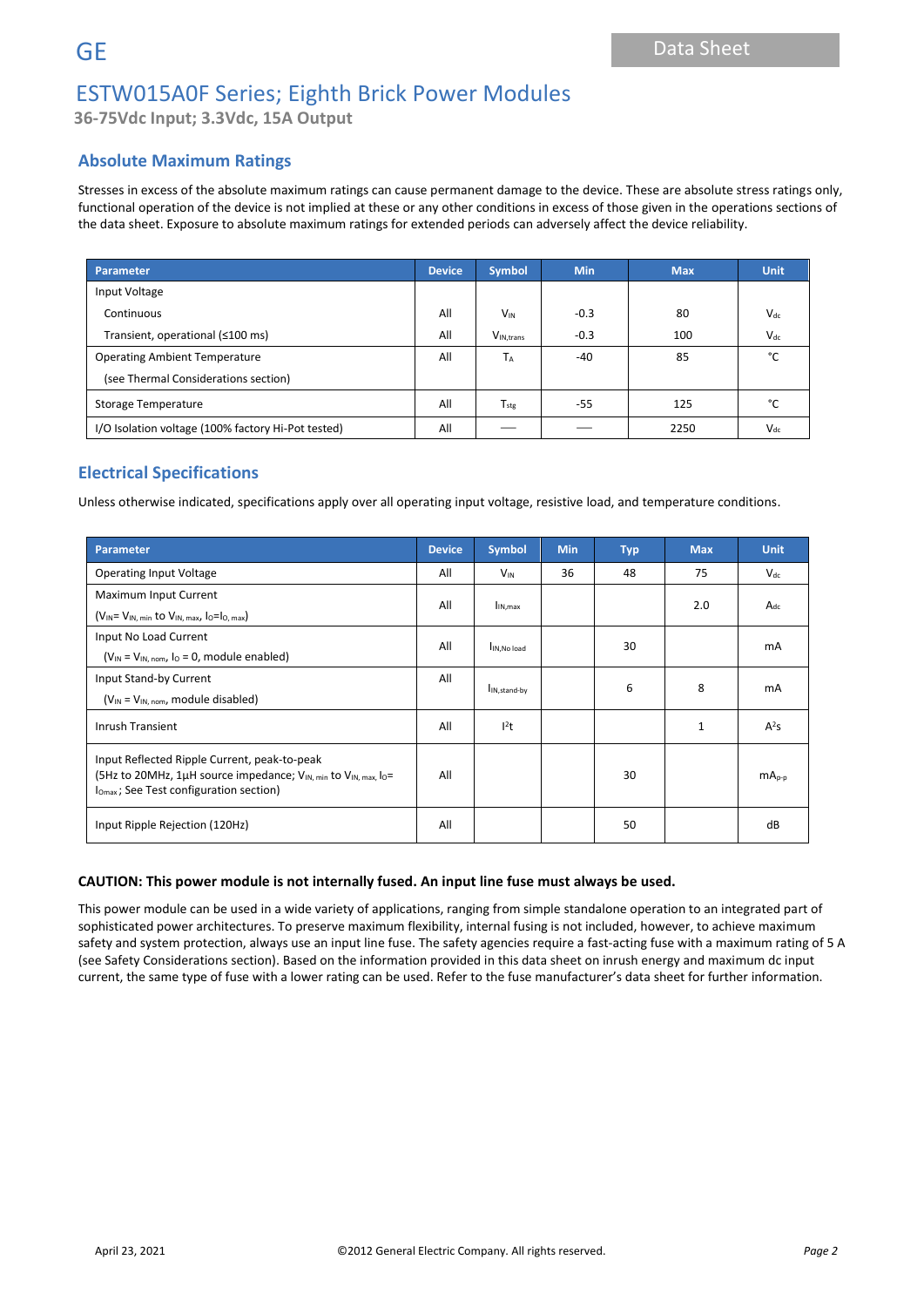**36-75Vdc Input; 3.3Vdc, 15A Output**

## **Electrical Specifications** (continued)

| Parameter                                                                           | <b>Device</b> | Symbol               | <b>Min</b> | <b>Typ</b> | <b>Max</b> | <b>Unit</b>           |          |
|-------------------------------------------------------------------------------------|---------------|----------------------|------------|------------|------------|-----------------------|----------|
| Nominal Output Voltage Set-point                                                    |               |                      |            |            |            |                       |          |
| $V_{IN} = V_{IN, nom, 10} = I_{O, max}$ , TA=25°C)                                  | All           | V <sub>O</sub> , set | 3.25       | 3.3        | 3.35       | $V_{dc}$              |          |
| Output Voltage                                                                      |               |                      |            |            |            |                       |          |
| (Over all operating input voltage, resistive load, and                              | All           | $V_0$                | 3.2        |            | 3.4        | $V_{dc}$              |          |
| temperature conditions until end of life)                                           |               |                      |            |            |            |                       |          |
| <b>Output Regulation</b>                                                            |               |                      |            |            |            |                       |          |
| Line $(V_{IN} = V_{IN, min}$ to $V_{IN, max}$ )                                     | All           |                      |            |            | ±0.1       | % V <sub>O, set</sub> |          |
| Load $(I_0 = I_0$ , min to $I_0$ , max)                                             | All           |                      |            |            | 10         | mV                    |          |
| Temperature (Tref=TA, min to TA, max)                                               | All           |                      |            | ±0.2       |            | $%$ $V0. set$         |          |
| Output Ripple and Noise on nominal output                                           |               |                      |            |            |            |                       |          |
| (VIN=VIN, nom , lo= lo, max, TA=TA, min to TA, max)                                 |               |                      |            |            |            |                       |          |
| RMS (5Hz to 20MHz bandwidth)                                                        | All           |                      |            | 8          | 20         | mV <sub>rms</sub>     |          |
| Peak-to-Peak (5Hz to 20MHz bandwidth)                                               |               |                      |            | 40         | 75         | $mV_{pk-pk}$          |          |
| <b>External Capacitance</b>                                                         |               | C <sub>0. max</sub>  | $\Omega$   |            | 5,000      | μF                    |          |
| <b>Output Current</b>                                                               |               | I <sub>o</sub>       | 0          |            | 15.0       | $A_{dc}$              |          |
| Output Current Limit Inception (Hiccup Mode)                                        | All           | I <sub>O, lim</sub>  |            | 19         |            | $A_{dc}$              |          |
| $(V_0 = 90\% \text{ of } V_{0. \text{ set}})$                                       |               |                      |            |            |            |                       |          |
| Output Short-Circuit Current (Vo≤250mV)                                             |               | All                  |            |            | 60         |                       | $A_{nk}$ |
| (Hiccup Mode)                                                                       |               | I <sub>O, s/c</sub>  |            | 2.5        |            | AAVG                  |          |
| Efficiency                                                                          |               |                      |            |            |            |                       |          |
| $V_{IN} = V_{IN.}$ nom, $T_A = 25^\circ C$ , $I_0 = I_{O.}$ max, $V_0 = V_{O.}$ set | All           | n                    | 90.0       | 91.0       |            | %                     |          |
| $V_{1N} = V_{1N, nom}$ , T <sub>A</sub> =25°C, $I_0$ =10A, $V_0 = V_{0, set}$       | All           | n                    | 90.0       | 91.0       |            | %                     |          |
| $V_{IN} = V_{IN. nom}$ , TA=25°C, Io=4A, Vo= Vo.set                                 |               | n                    | 85.5       | 87.0       |            | %                     |          |
| <b>Switching Frequency</b>                                                          |               | $f_{sw}$             |            | 355        |            | kHz                   |          |
| <b>Dynamic Load Response</b>                                                        |               |                      |            |            |            |                       |          |
| $(dI_0/dt=0.1A/us; V_{IN} = V_{IN. nom}; T_A=25°C)$                                 |               |                      |            |            |            |                       |          |
| Load Change from Io= 50% to 75% or 25% to 50% of I <sub>o,max</sub>                 |               |                      |            |            |            |                       |          |
| <b>Peak Deviation</b>                                                               | All           | $V_{pk}$             |            | 210        |            | mV                    |          |
| Settling Time (Vo<10% peak deviation)                                               | All           | t <sub>s</sub>       |            | 200        |            | μs                    |          |

### **Isolation Specifications**

| Parameter<br><b>Device</b>                         |  | <b>Symbol</b> | <b>Min</b> | <b>Typ</b> | <b>Max</b> | <b>Unit</b> |
|----------------------------------------------------|--|---------------|------------|------------|------------|-------------|
| <b>Isolation Capacitance</b>                       |  | Liso          |            | 1000       | __         | рF          |
| <b>Isolation Resistance</b>                        |  | $R_{iso}$     | 10         | ___        |            | МΩ          |
| I/O Isolation Voltage (100% factory Hi-pot tested) |  | All           |            | __         | 2250       | $V_{dc}$    |

### **General Specifications**

| Parameter                                                                                                                                                          |     | <b>Symbol</b> | <b>Min</b> | Typ       | <b>Max</b> | <b>Unit</b>   |
|--------------------------------------------------------------------------------------------------------------------------------------------------------------------|-----|---------------|------------|-----------|------------|---------------|
| Calculated Reliability based upon Telcordia SR-332 Issue 2:<br>Method I Case 3 ( $I_0$ =80% $I_0$ max, T <sub>A</sub> =40°C, airflow = 200 lfm,<br>90% confidence) |     | <b>FIT</b>    | 212.2      |           |            | $10^9$ /Hours |
|                                                                                                                                                                    |     | <b>MTBF</b>   | 4,713,305  |           |            | Hours         |
| Weight                                                                                                                                                             | All |               | $\sim$     | 15.2(0.6) |            | (oz.          |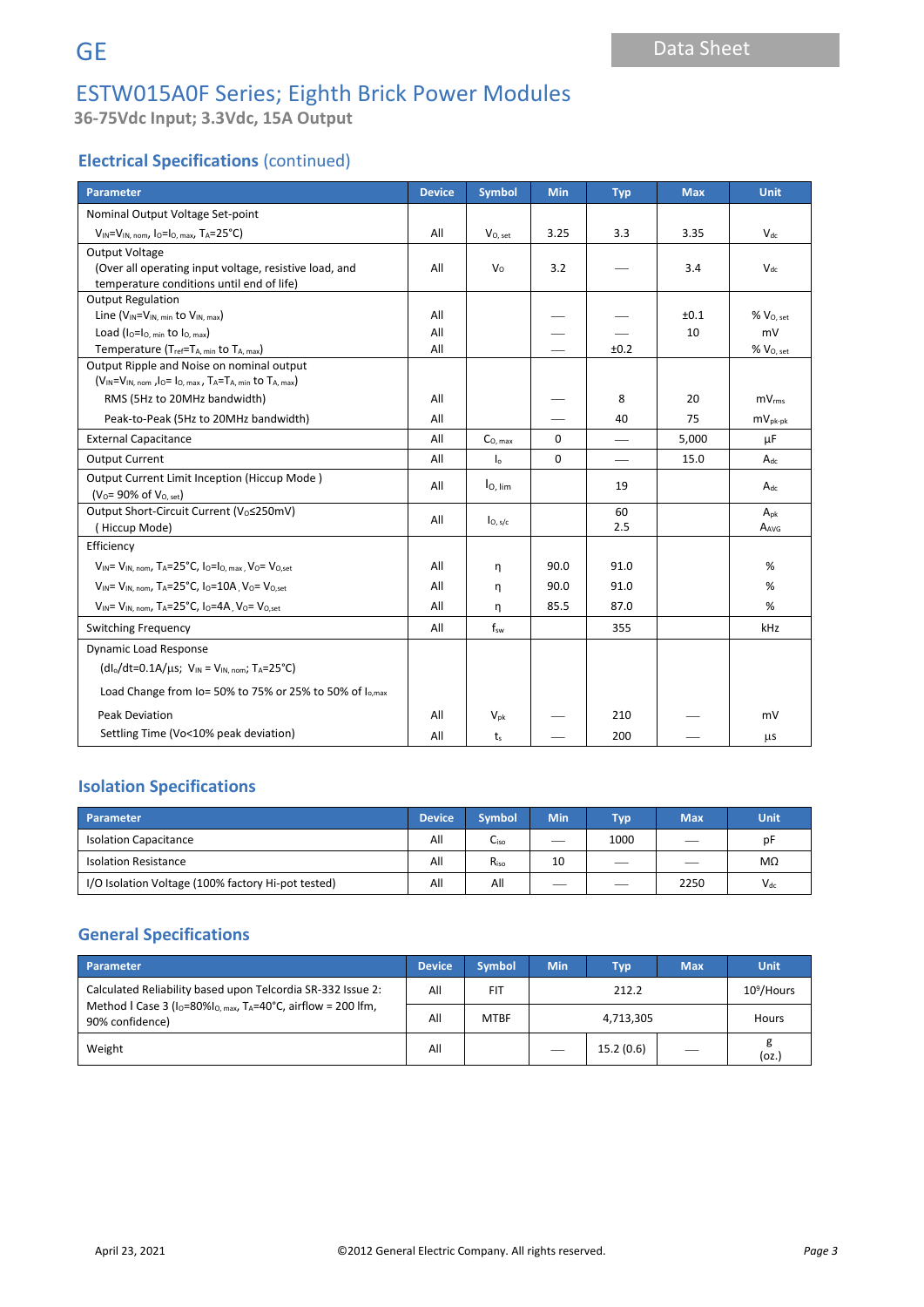# **GE** Data Sheet

## ESTW015A0F Series; Eighth Brick Power Modules

**36-75Vdc Input; 3.3Vdc, 15A Output**

## **Feature Specifications**

Unless otherwise indicated, specifications apply over all operating input voltage, resistive load, and temperature conditions. See Feature Descriptions for additional information.

| <b>Parameter</b>                                                                                                                                                                          | <b>Device</b> | <b>Symbol</b>      | Min          | <b>Typ</b>     | <b>Max</b> | <b>Unit</b>           |
|-------------------------------------------------------------------------------------------------------------------------------------------------------------------------------------------|---------------|--------------------|--------------|----------------|------------|-----------------------|
| Remote On/Off Signal Interface                                                                                                                                                            |               |                    |              |                |            |                       |
| (V <sub>IN</sub> =V <sub>IN, min</sub> to V <sub>IN, max</sub> ; open collector or equivalent,                                                                                            |               |                    |              |                |            |                       |
| Signal referenced to V <sub>IN</sub> terminal)                                                                                                                                            |               |                    |              |                |            |                       |
| Negative Logic: device code suffix "1"                                                                                                                                                    |               |                    |              |                |            |                       |
| Logic Low = module On, Logic High = module Off                                                                                                                                            |               |                    |              |                |            |                       |
| Positive Logic: No device code suffix required                                                                                                                                            |               |                    |              |                |            |                       |
| Logic Low = module Off, Logic High = module On                                                                                                                                            |               |                    |              |                |            |                       |
| Logic Low - Remote On/Off Current (Von/off = -0.7 Vdc)                                                                                                                                    | All           | $I_{on/off}$       |              |                | 0.15       | mA                    |
| Logic Low - On/Off Voltage                                                                                                                                                                | All           | $V_{on/off}$       | $-0.7$       |                | 0.6        | $V_{dc}$              |
| Logic High Voltage ( $I_{on/off} = OA_{dc}$ )                                                                                                                                             | All           | Von/off            | 2.4          |                | 6.7        | $V_{dc}$              |
| Logic High maximum leakage current                                                                                                                                                        | All           | $I_{on/off}$       |              |                | 25         | μA                    |
| Turn-On Delay <sup>1</sup> and Rise Times                                                                                                                                                 |               |                    |              |                |            |                       |
| $(1_0=1_0, max, V_{IN}=V_{IN, nom}, T_A = 25^{\circ}C)$                                                                                                                                   |               |                    |              |                |            |                       |
| Case 1: Input power is applied for >1 second and then the<br>On/Off input is set to ON (T <sub>delay</sub> = time from instant On/Off<br>signal is ON until $V_0$ = 10% of $V_{O, set}$ ) |               | T <sub>delav</sub> |              | 12             |            | msec                  |
| Case 2: On/Off input is set to Logic Low (Module<br>ON) and then input power is applied ( $T_{delay}$ = time<br>at which $V_{IN} = V_{IN. min}$ until $V_o = 10\%$ of $V_{O. set}$        |               | T <sub>delav</sub> |              | 20             |            | msec                  |
| Output voltage Rise time (time for V <sub>o</sub> to rise from 10%<br>of V <sub>o,set</sub> to 90% of V <sub>o, set</sub> )                                                               | All           | Trise              |              | 4              |            | msec                  |
| Output voltage overshoot - Startup<br>$I_0 = I_0$ , max; $V_{IN} = V_{IN}$ , min to $V_{IN}$ , max, $T_A = 25 °C$                                                                         | All           |                    |              |                | 5          | % V <sub>O, set</sub> |
| Remote Sense Range                                                                                                                                                                        | All           | <b>VSENSE</b>      |              |                | 10         | $%$ $VO, set$         |
| Output Voltage Adjustment Range                                                                                                                                                           | All           |                    | $-20$        |                | $+10$      | $%$ $VO. set$         |
| Output Overvoltage Protection (Co=220uF)                                                                                                                                                  |               | $V_{O, limit}$     | 3.9          |                | 5.0        | $V_{dc}$              |
| Overtemperature Protection - Hiccup Auto Restart                                                                                                                                          |               | $T_{ref}$          |              | 138            |            | $^{\circ}$ C          |
| Input Undervoltage Lockout                                                                                                                                                                |               | VUVLO              |              |                |            |                       |
| Turn-on Threshold                                                                                                                                                                         |               |                    |              | 32             | 34.5       | $V_{dc}$              |
| <b>Turn-off Threshold</b>                                                                                                                                                                 |               |                    | 27.5         | 30             |            | $V_{dc}$              |
| Hysteresis                                                                                                                                                                                |               |                    | $\mathbf{1}$ | $\overline{2}$ |            | $V_{dc}$              |

1. The module has an adaptable extended Turn-On Delay interval, T<sub>delay</sub>, of 25mS. The extended T<sub>delay</sub> will occur when the module restarts following either: 1) the rapid cycling of Vin from normal levels to less than the Input Undervoltage Lockout (which causes module shutdown), and then back to normal; or 2) toggling the on/off signal from on to off and back to on without removing the input voltage. The normal Turn-On Delay interval, T<sub>delay</sub>, will occur whenever a module restarts with input voltage removed from the module for the preceding 1 second.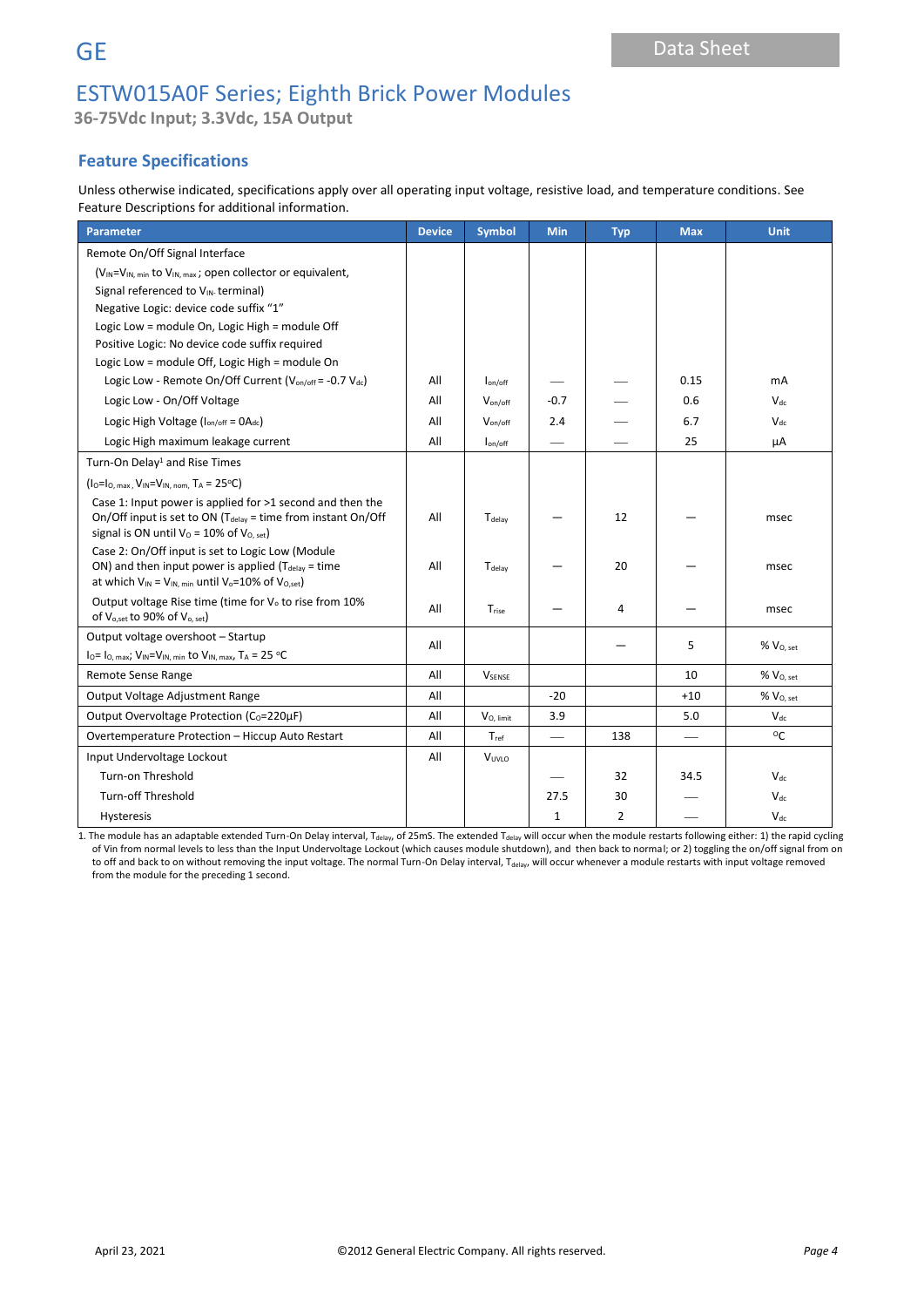**36-75Vdc Input; 3.3Vdc, 15A Output**

### **Characteristic Curves**

The following figures provide typical characteristics for the ESTW015A0F (3.3V, 15A) at 25°C. The figures are identical for either positive or negative remote On/Off logic.







**Figure 3. Transient Response to 0.1A/µS Dynamic Load Change from 25% to 50% to 25% of full load.**



**Figure 1. Converter Efficiency versus Output Current. Figure 4. Transient Response to 0.1A/µS Dynamic Load Change from 50% to 75% to 50% of full load.**



**Figure 5. Typical Start-up Using Remote On/Off, negative logic version shown (VIN = VIN,NOM, I<sup>o</sup> = Io,max).**



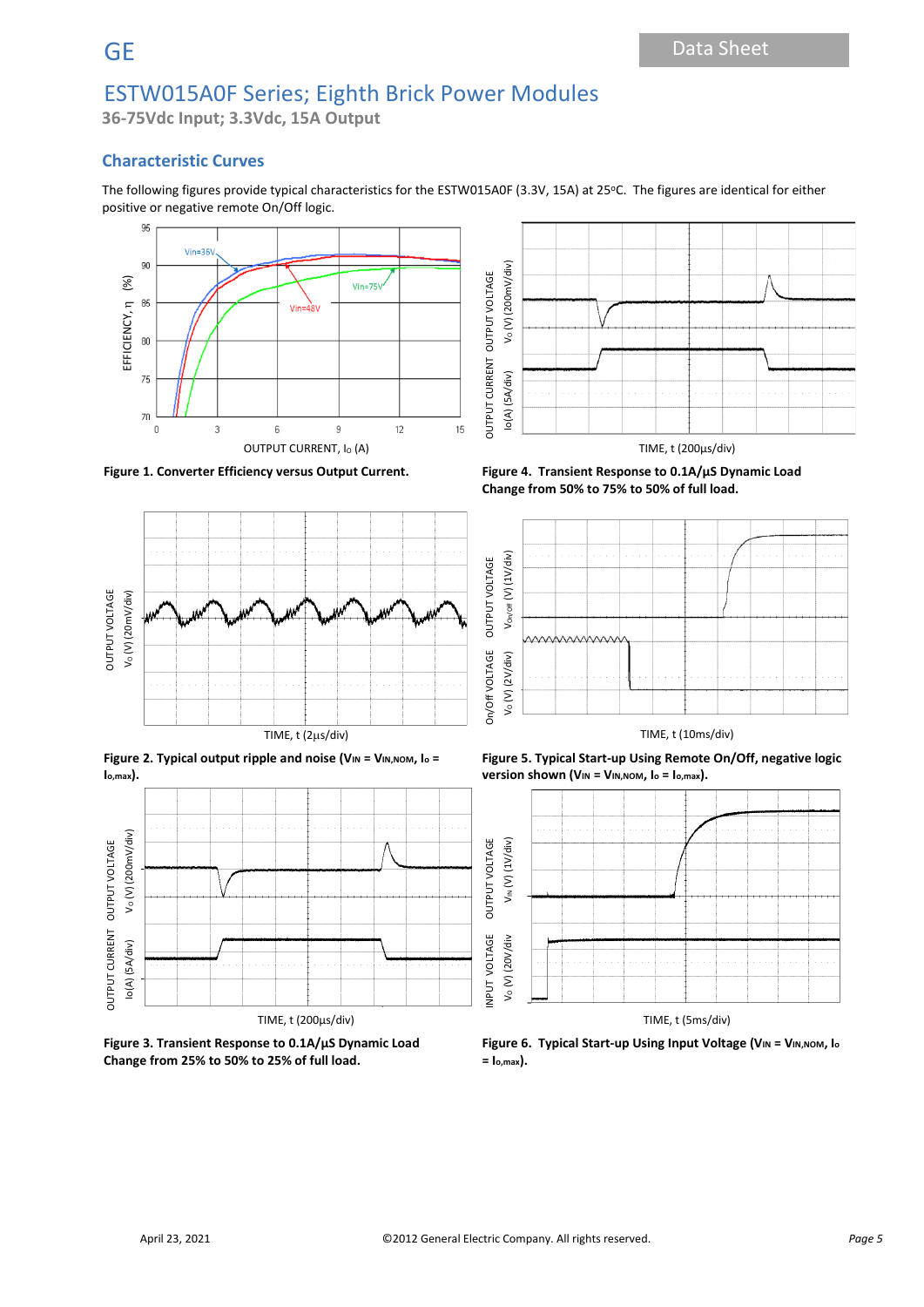**36-75Vdc Input; 3.3Vdc, 15A Output**

### **Test Configurations**



NOTE: Measure input reflected ripple current with a simulated source inductance (L<sub>TEsT</sub>) of 12μH. Capacitor C<sub>s</sub> offsets<br>possible battery impedance. Measure current as shown above.

#### **Figure 7. Input Reflected Ripple Current Test Setup.**



NOTE: All voltage measurements to be taken at the module terminals, as shown above. If sockets are used then Kelvin connections are required at the module terminals to avoid measurement errors due to socket contact resistance.

#### **Figure 8. Output Ripple and Noise Test Setup.**



NOTE: All voltage measurements to be taken at the module terminals, as shown above. If sockets are used then Kelvin connections are required at the module terminals to avoid measurement errors due to socket contact resistance.

#### **Figure 9. Output Voltage and Efficiency Test Setup.**

Efficiency 
$$
\eta = \frac{V_o I_o}{V_{IN} I_{IN}} \times 100 %
$$

#### **Design Considerations**

#### **Input Filtering**

The power module should be connected to a low ac-impedance source. Highly inductive source impedance can affect the stability of the power module. For the test configuration in Figure 7 a 33μF electrolytic capacitor (ESR<0.7 $\Omega$  at 100kHz), mounted close to the power module helps ensure the stability of the unit. Consult the factory for further application guidelines.

#### **Safety Considerations**

For safety agency approval the power module must be installed in compliance with the spacing and separation requirements of the end-use safety agency standards, i.e., UL ANSI/UL 62368-1 and CAN/CSA C22.2 No. 62368-1 Recognized, DIN VDE 0868-1/A11:2017 (EN62368- 1:2014/A11:2017)

If the input source is non-SELV (ELV or a hazardous voltage greater than 60 Vdc and less than or equal to 75Vdc), for the module's output to be considered as meeting the requirements for safety extra-low voltage (SELV) or ES1, all of the following must be true:

- The input source is to be provided with reinforced insulation from any other hazardous voltages, including the ac mains.
- One V<sub>IN</sub> pin and one V<sub>OUT</sub> pin are to be grounded, or both the input and output pins are to be kept floating.
- The input pins of the module are not operator accessible.
- Another SELV or ES1 reliability test is conducted on the whole system (combination of supply source and subject module), as required by the safety agencies, to verify that under a single fault, hazardous voltages do not appear at the module's output.
- **Note:** Do not ground either of the input pins of the module without grounding one of the output pins. This may allow a non-SELV/ES1 voltage to appear between the output pins and ground.

The power module has safety extra-low voltage (SELV) or ES1 outputs when all inputs are SELV or ES1.

All flammable materials used in the manufacturing of these modules are rated 94V-0, or tested to the UL60950 A.2 for reduced thickness.

For input voltages exceeding –60 Vdc but less than or equal to –75 Vdc, these converters have been evaluated to the applicable requirements of BASIC INSULATION between secondary DC MAINS DISTRIBUTION input (classified as TNV-2 in Europe) and unearthed SELV outputs.

The input to these units is to be provided with a maximum 5 A fast-acting fuse in the ungrounded lead.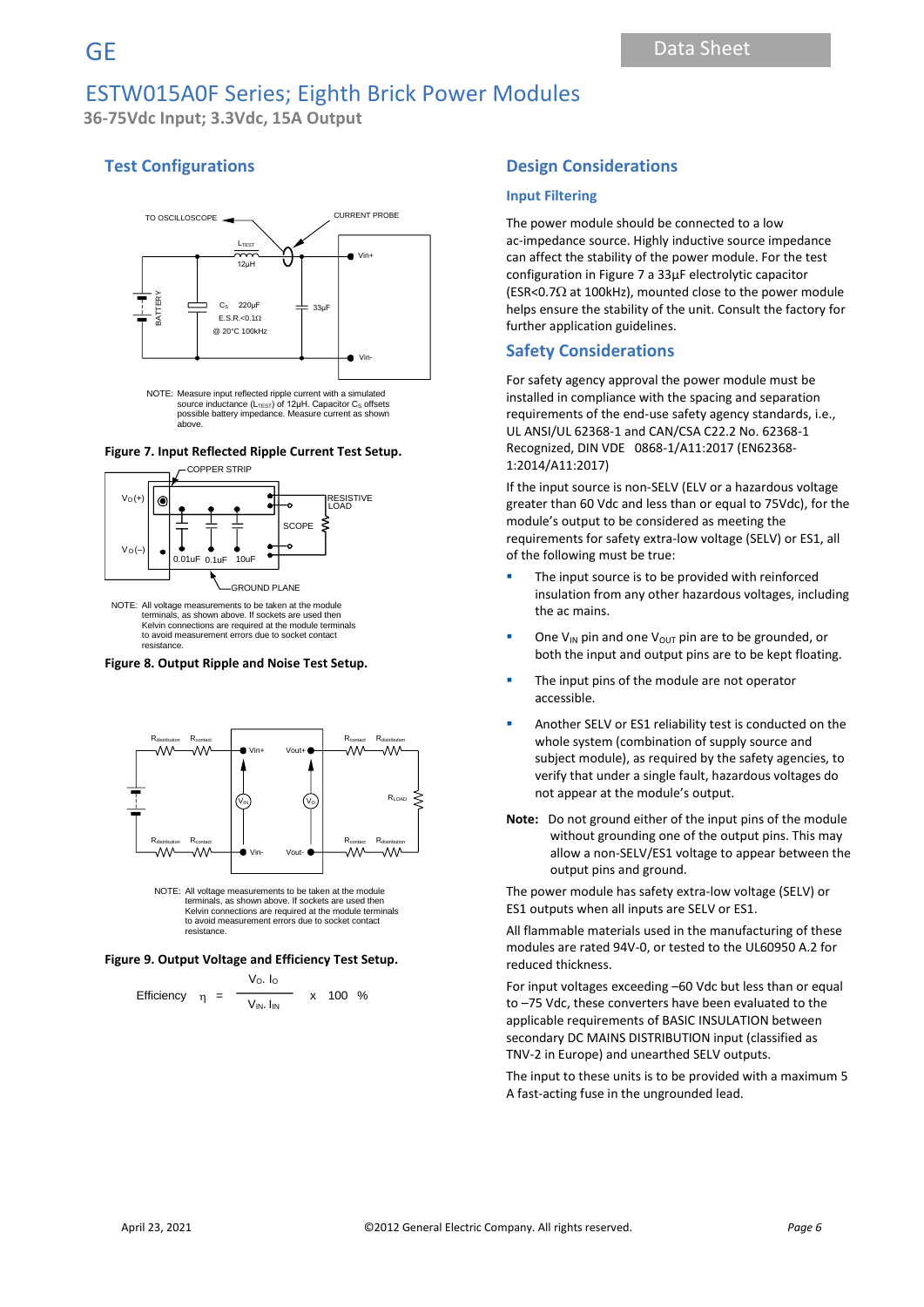**36-75Vdc Input; 3.3Vdc, 15A Output**

### **Feature Description**

#### **Remote On/Off**

Two remote on/off options are available. Positive logic turns the module on during a logic high voltage on the ON/OFF pin, and off during a logic low. Negative logic remote On/Off, device code suffix "1", turns the module off during a logic high and on during a logic low.



#### **Figure 10. Remote On/Off Implementation.**

To turn the power module on and off, the user must supply a switch (open collector or equivalent) to control the voltage  $(V_{on/off})$  between the ON/OFF terminal and the  $V_{IN}(-)$ terminal (see Figure 10). Logic low is -0.7V  $\leq$  V<sub>on/off</sub>  $\leq$  0.6V. The maximum  $I_{on/off}$  during a logic low is 0.15mA, the switch should maintain a logic low level while sinking this current.

During a logic high, the typical maximum V<sub>on/off</sub> generated by the module is 6.7V, and the maximum allowable leakage current at  $V_{on/off}$  = 2.4V is 25 $\mu$ A.

If not using the remote on/off feature:

For positive logic, leave the ON/OFF pin open.

For negative logic, short the ON/OFF pin to  $V_{\text{IN}}(-)$ .

#### **Remote Sense**

Remote sense minimizes the effects of distribution losses by regulating the voltage at the remote-sense connections (See Figure 11). The voltage between the remote-sense pins and the output terminals must not exceed the output voltage sense range given in the Feature Specifications table:

 $[V_0(+) - V_0(-)] -$  [SENSE(+) – SENSE(-)]  $\leq$  0.5 V

Although the output voltage can be increased by both the remote sense and by the trim, the maximum increase for the output voltage is not the sum of both. The maximum increase is the larger of either the remote sense or the trim.

The amount of power delivered by the module is defined as the voltage at the output terminals multiplied by the output current. When using remote sense and trim, the output voltage of the module can be increased, which at the same output current would increase the power output of the module. Care should be taken to ensure that the maximum output power of the module remains at or below the

maximum rated power (Maximum rated power = Vo,set x Io,max).



**Figure 11. Circuit Configuration for remote sense .**

#### **Input Undervoltage Lockout**

At input voltages below the input undervoltage lockout limit, the module operation is disabled. The module will only begin to operate once the input voltage is raised above the undervoltage lockout turn-on threshold,  $V_{UV/ON}$ .

Once operating, the module will continue to operate until the input voltage is taken below the undervoltage turn-off threshold, V<sub>UV/OFF</sub>.

#### **Overtemperature Protection**

To provide protection under overtemperature fault conditions, the unit is equipped with a thermal shutdown circuit. The unit will shutdown if the thermal reference points Tref<sub>x</sub> (Figure 13), exceed 138°C (typical). However, the thermal shutdown is not intended as a guarantee that the unit will survive temperatures beyond its rating. The module restarts automatically after the unit cools down below the overtemperature protection thresholds.

#### **Output Overvoltage Protection**

The output over voltage protection scheme of the modules has an independent over voltage loop to prevent single point of failure. This protection feature latches in the event of over voltage across the output.

Cycling the on/off pin or input voltage resets the latching protection feature. If the auto-restart option (4) is ordered, the module will automatically restart upon an internally programmed time elapsing.

#### **Overcurrent Protection**

To provide protection in a fault (output overload) condition, the unit is equipped with internal

current limiting circuitry and can endure current limiting continuously. At the point of current limit inception, the unit enters hiccup mode. If the unit is not configured with auto–restart, then it will latch off following the over current condition. The module can be restarted by cycling the dc input power for at least one second or by toggling the remote on/off signal for at least one second. If the unit is configured with the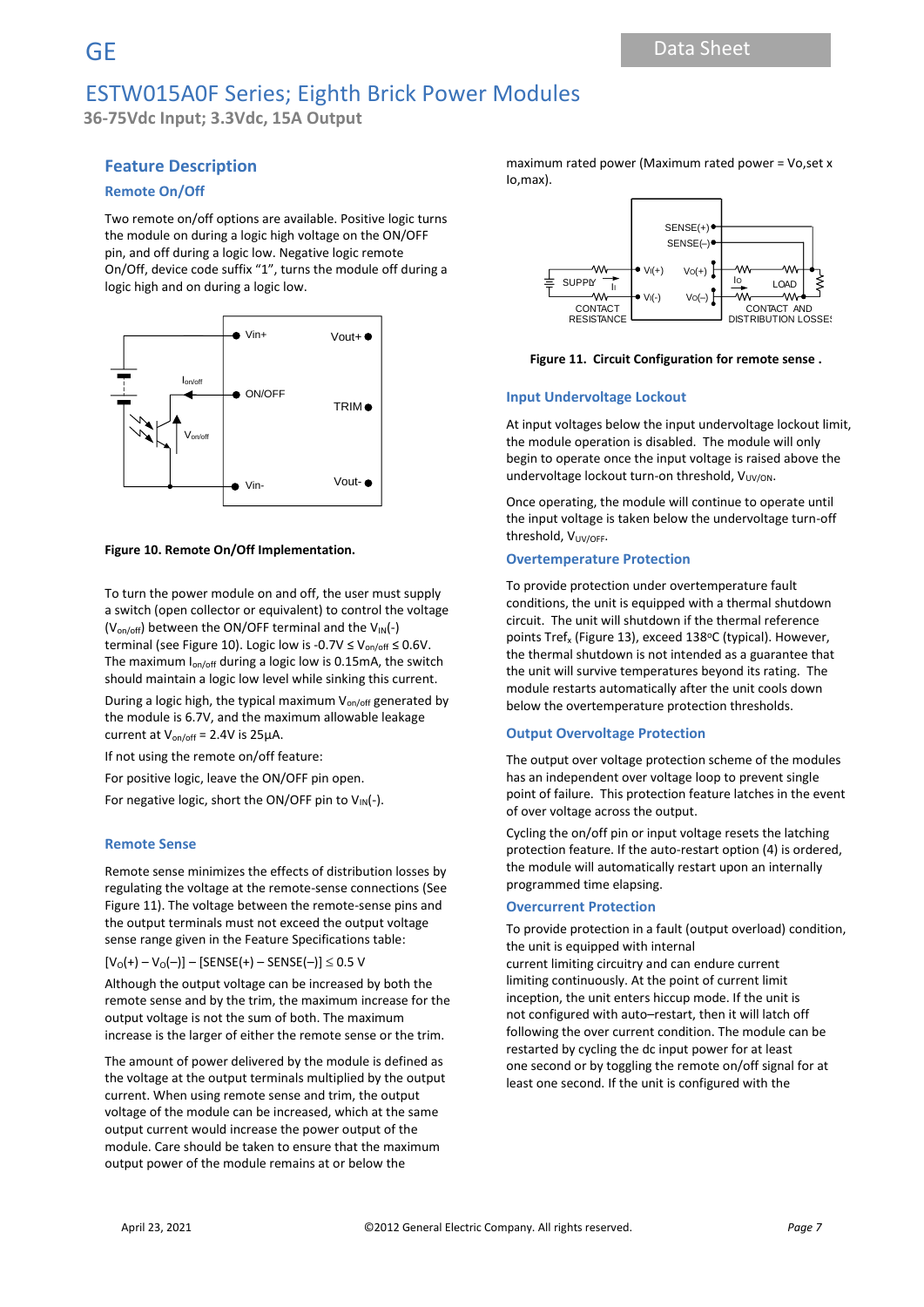**36-75Vdc Input; 3.3Vdc, 15A Output**

#### **Feature Descriptions** (continued)

auto-restart option (4), it will remain in the hiccup mode as long as the overcurrent condition exists; it operates normally, once the output current is brought back into its specified range. The average output current during hiccup is 10% IO, max.

#### **Output Voltage Programming**

Trimming allows the output voltage set point to be increased or decreased, this is accomplished by connecting an external resistor between the TRIM pin and either the  $V_0$ (+) pin or the  $V_0$ (-) pin (Figure 12).



#### **Figure 12. Circuit Configuration to Trim Output Voltage.**

Connecting an external resistor (Rtrim-down) between the TRIM pin and the  $V_0$ (-) (or Sense(-)) pin decreases the output voltage set point. To maintain set point accuracy, the trim resistor tolerance should be ±1.0%.

The following equation determines the required external resistor value to obtain a percentage output voltage change of Δ%

$$
R_{trim-down} = \left[\frac{511}{\Delta\%} - 10.22\right] \text{K}\Omega
$$

λ

Where  $\Delta\% = \left| \frac{V_{o,set} - V_{desired}}{V_{o,set}} \right| \times 100$  $\frac{1}{V_{o,set}}$   $\times$  $\mathsf{I}$ L  $\Delta\% = \left(\frac{V_{o,set}}{V}\right)$ *o set <sup>o</sup> set desired V*  $V_{\text{2, rest}} - V_{\text{2}}$ 

For example, to trim-down the output voltage of the module by 8% to 3.036V, Rtrim-down is calculated as follows:  $\Lambda$  0/ =  $\Omega$ 

$$
R_{trim-down} = \left[\frac{511}{8} - 10.22\right] K\Omega
$$

$$
R_{trim-down} = 53.655 \text{K}\Omega
$$

Connecting an external resistor ( $R_{trim-up}$ ) between the TRIM pin and the  $V_0(+)$  (or Sense  $(+)$ ) pin increases the output voltage set point. The following equation determines the required external resistor value to obtain a percentage output voltage change of Δ%:

$$
R_{trim-up} = \left[ \frac{5.11 \times V_{o,set} \times (100 + \Delta\%)}{1.225 \times \Delta\%} - \frac{511}{\Delta\%} - 10.22 \right] \text{K}\Omega
$$

Where 
$$
\Delta\% = \left(\frac{V_{desired} - V_{o,set}}{V_{o,set}}\right) \times 100
$$

For example, to trim-up the output voltage of the module by 5% to 3.465V, R<sub>trim-up</sub> is calculated is as follows:

$$
\Delta\% = 5
$$
  

$$
R_{rim-up} = \left[\frac{5.11 \times 3.3 \times (100 + 5)}{1.225 \times 5} - \frac{511}{5} - 10.22\right] K\Omega
$$
  

$$
R_{rim-up} = 176.7 K\Omega
$$

The voltage between the  $V_0(+)$  and  $V_0(-)$  terminals must not exceed the minimum output overvoltage protection value shown in the Feature Specifications table. This limit includes any increase in voltage due to remote-sense compensation and output voltage set-point adjustment trim.

Although the output voltage can be increased by both the remote sense and by the trim, the maximum increase for the output voltage is not the sum of both. The maximum increase is the larger of either the remote sense or the trim. The amount of power delivered by the module is defined as the voltage at the output terminals multiplied by the output current. When using remote sense and trim, the output voltage of the module can be increased. Therefore, for the same output current, this would increase the output power of the module. Care should be taken to ensure that the maximum output power of the module remains at or below the maximum rated power (Maximum rated power =  $V_{O,set}$  x  $I_{O,max}$ ).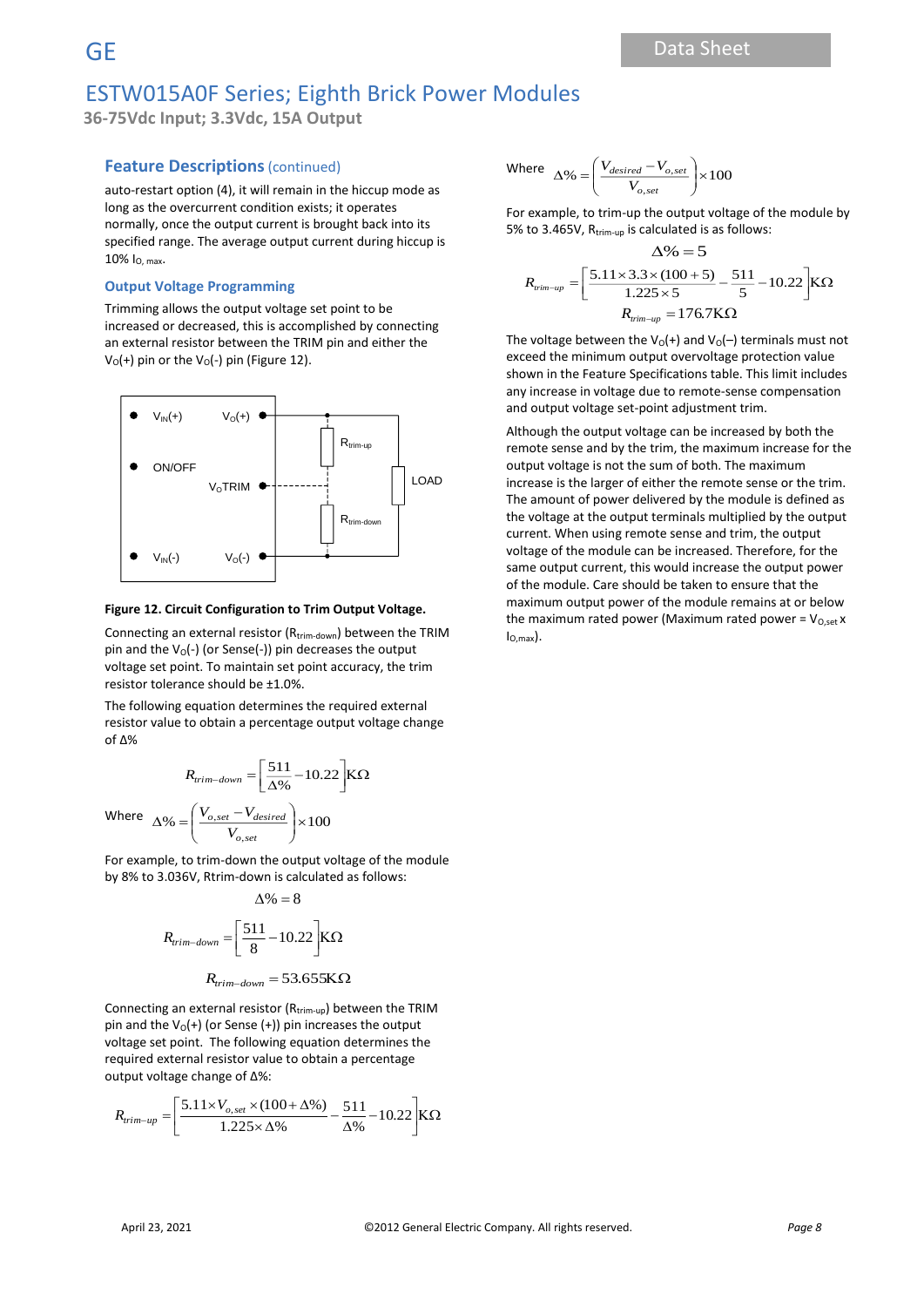**36-75Vdc Input; 3.3Vdc, 15A Output**

### **Thermal Considerations**

The power modules operate in a variety of thermal environments; however, sufficient cooling should be provided to help ensure reliable operation.

Considerations include ambient temperature, airflow, module power dissipation, and the need for increased reliability. A reduction in the operating temperature of the module will result in an increase in reliability. The thermal data presented here is based on physical measurements taken in a wind tunnel.

The thermal reference points,  $Tref_x$  used in the specifications for open frame modules are shown in Figure 13. For reliable operation  $Tref_1$  and  $Tref_2$  temperatures should not exceed 125°C and Tref<sub>3</sub> temperature should not exceed  $110^{\circ}$ C.



**Figure 13. Tref Temperature Measurement Location for Open Frame Module.**

#### **Heat Transfer via Convection**

Increased airflow over the module enhances the heat transfer via convection. Derating curves, showing the maximum output current that can be delivered by the module versus local ambient temperature (TA) for natural convection and up to 1m/s (200 ft./min) forced airflow, are shown in Figure 14. Full power up to  $T_A=85$  °C, is achieved for airflow of 1 m/s(200 LFM) or greater.



**Figure 14. Output Current Derating for the Open Frame Module; Airflow in the Transverse Direction from Vout(+) to Vout(-); Vin =48V.**

Please refer to the Application Note "Thermal Characterization Process For Open-Frame Board-Mounted Power Modules" for a detailed discussion of the thermal aspects including maximum device temperatures.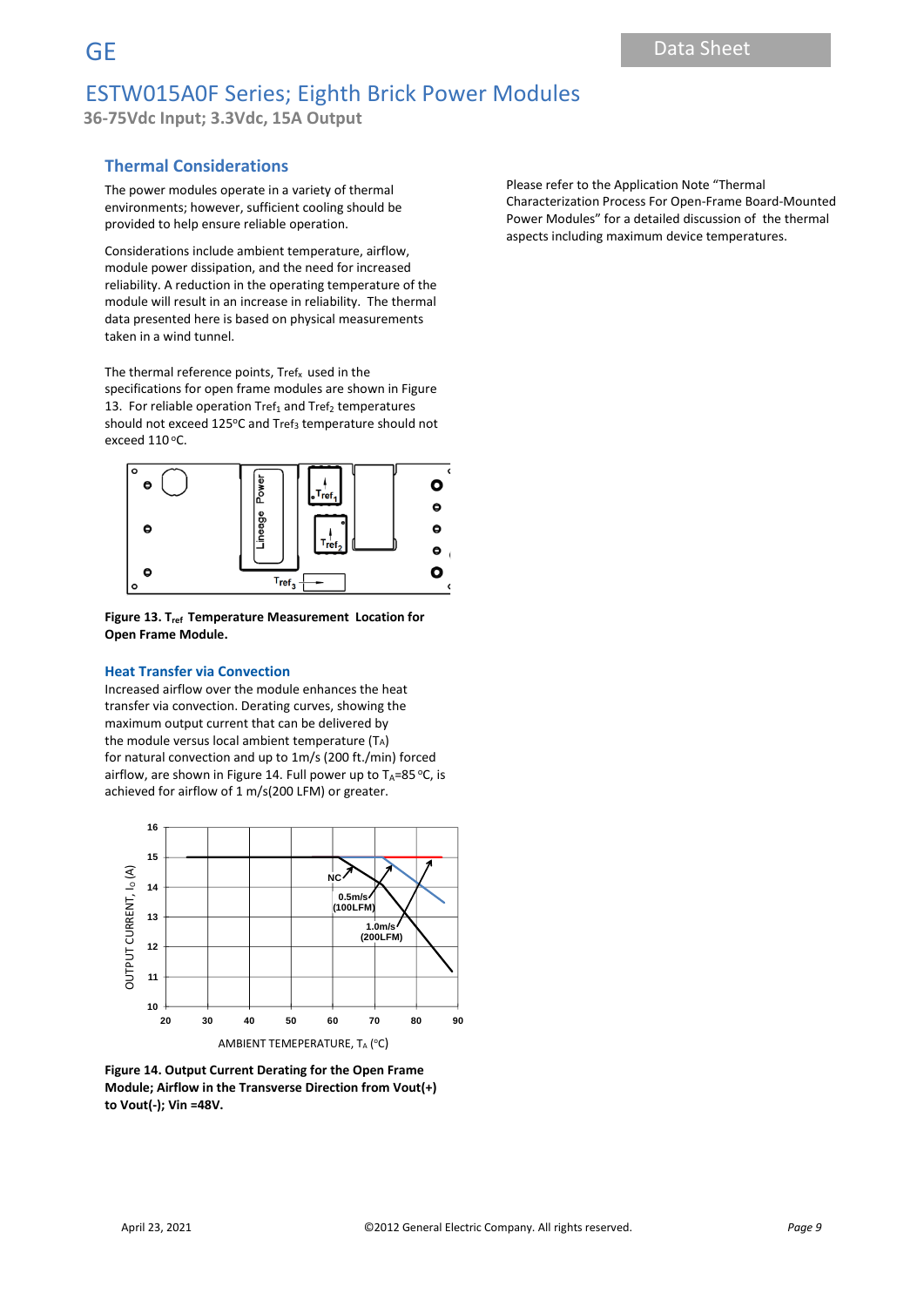**36-75Vdc Input; 3.3Vdc, 15A Output**

#### **Pick and Place**

The ESTW015A0F modules use an open frame construction and are designed for a fully automated assembly process. The modules are fitted with a label designed to provide a large surface area for pick and place operations. The label meets all the requirements for surface mount processing, as well as safety standards, and is able to withstand reflow temperatures of up to 300°C. The label also carries product information such as product code, serial number and the location of manufacture.



**Figure 15. Pick and Place Location.**

#### **Nozzle Recommendations**

The module weight has been kept to a minimum by using open frame construction. Even so, these modules have a relatively large mass when compared to conventional SMT components. Variables such as nozzle size, tip style, vacuum pressure and placement speed should be considered to optimize this process. The minimum recommended nozzle diameter for reliable operation is 6mm. The maximum nozzle outer diameter, which will safely fit within the allowable component spacing, is 9 mm.

Oblong or oval nozzles up to 11 x 9 mm may also be used within the space available.

#### **Tin Lead Soldering**

The ESTW015A0F power modules are lead free modules and can be soldered either in a lead-free solder process or in a conventional Tin/Lead (Sn/Pb) process. It is recommended that the customer review data sheets in order to customize the solder reflow profile for each application board assembly. The following instructions must be observed when soldering these units. Failure to observe these instructions may result in the failure of or cause damage to the modules, and can adversely affect long-term reliability.

In a conventional Tin/Lead (Sn/Pb) solder process peak reflow temperatures are limited to less than 235°C. Typically, the eutectic solder melts at 183°C, wets the land, and subsequently wicks the device connection. Sufficient time must be allowed to fuse the plating on the connection to ensure a reliable solder joint. There are several types of SMT reflow technologies currently used in the industry. These power modules can be reliably soldered using natural forced convection, IR (radiant infrared), or a combination of convection/IR. For reliable soldering the solder reflow

profile should be established by accurately measuring the modules CP connector temperatures.



**Figure 16. Reflow Profile for Tin/Lead (Sn/Pb) process.**



**Figure 17. Time Limit Curve Above 205<sup>o</sup>C for Tin/Lead (Sn/Pb) process**

#### **Lead Free Soldering**

The –Z version of the ESTW015A0F modules are lead-free (Pb-free) and RoHS compliant and are both forward and backward compatible in a Pb-free and a SnPb soldering process. Failure to observe the instructions below may result in the failure of or cause damage to the modules and can adversely affect long-term reliability.

#### **Pb-free Reflow Profile**

Power Systems will comply with J-STD-020 Rev. C (Moisture/Reflow Sensitivity Classification for Nonhermetic Solid State Surface Mount Devices) for both Pb-free solder profiles and MSL classification procedures. This standard provides a recommended forced-air-convection reflow profile based on the volume and thickness of the package (table 4-2). The suggested Pb-free solder paste is Sn/Ag/Cu (SAC). The recommended linear reflow profile using Sn/Ag/Cu solder is shown in Figure 18.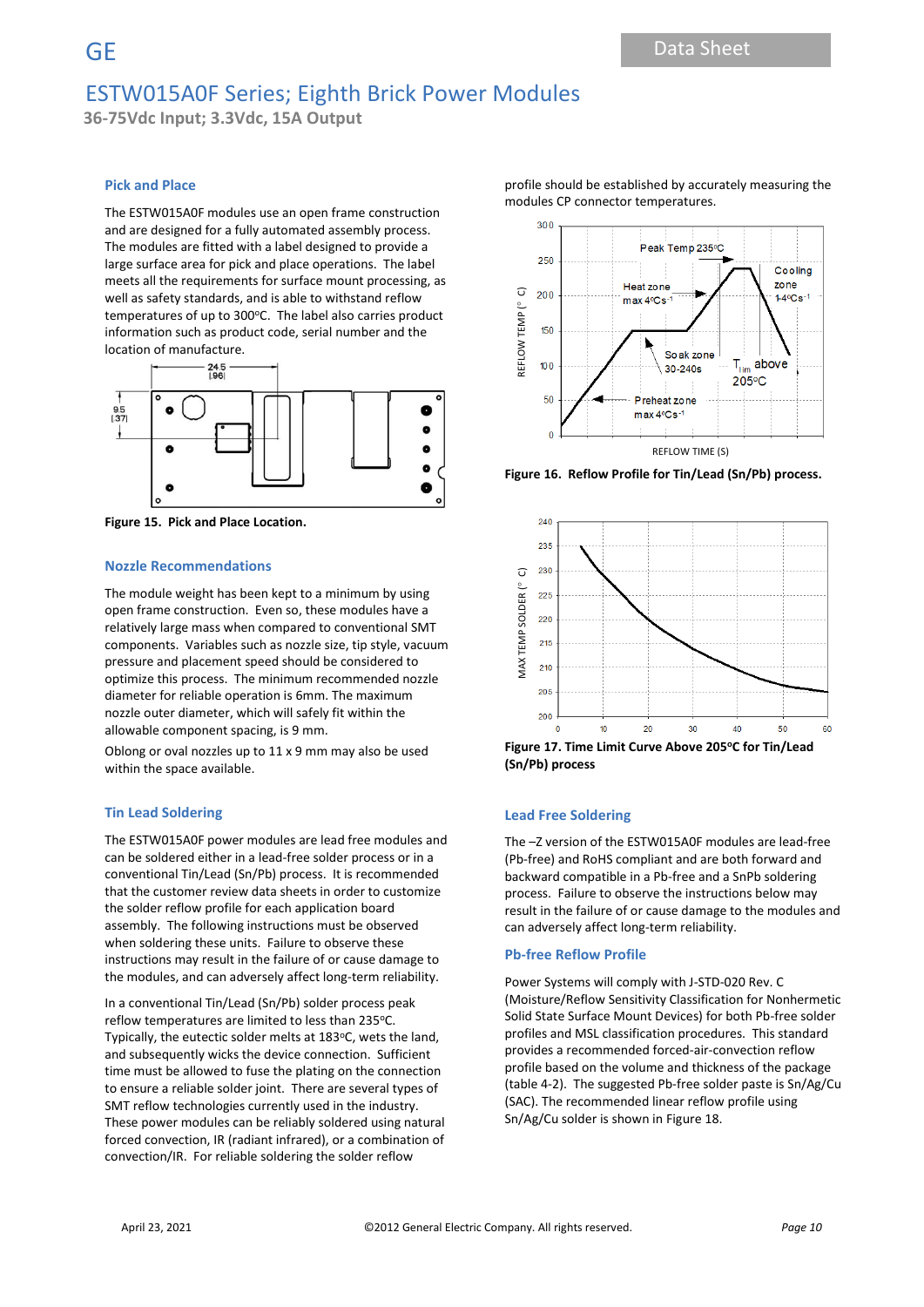**36-75Vdc Input; 3.3Vdc, 15A Output**

#### **Post Solder Cleaning and Drying Considerations**

Post solder cleaning is usually the final circuit board assembly process prior to electrical board testing. The result of inadequate cleaning and drying can affect both the reliability of a power module and the testability of the finished circuit board assembly. For guidance on appropriate soldering, cleaning and drying procedures, refer to Lineage Power *Board* 

*Mounted Power Modules: Soldering and Cleaning* Application Note (AN04-001).



**Figure 18. Recommended linear reflow profile using Sn/Ag/Cu solder.**

### **Through-Hole Lead-Free Soldering Information**

The RoHS-compliant through-hole products use the SAC (Sn/Ag/Cu) Pb-free solder and RoHS-compliant components. They are designed to be processed through single or dual wave soldering machines. The pins have a RoHS-compliant finish that is compatible with both Pb and Pb-free wave soldering processes. A maximum preheat rate of  $3^{\circ}$ C/s is suggested. The wave preheat process should be such that the temperature of the power module board is kept below 210°C. For Pb solder, the recommended pot temperature is 260 $^{\circ}$ C, while the Pb-free solder pot is 270 $^{\circ}$ C max. Not all RoHS-compliant through-hole products can be processed with paste-through-hole Pb or Pb-free reflow process. If additional information is needed, please consult with your ABB representative for more details.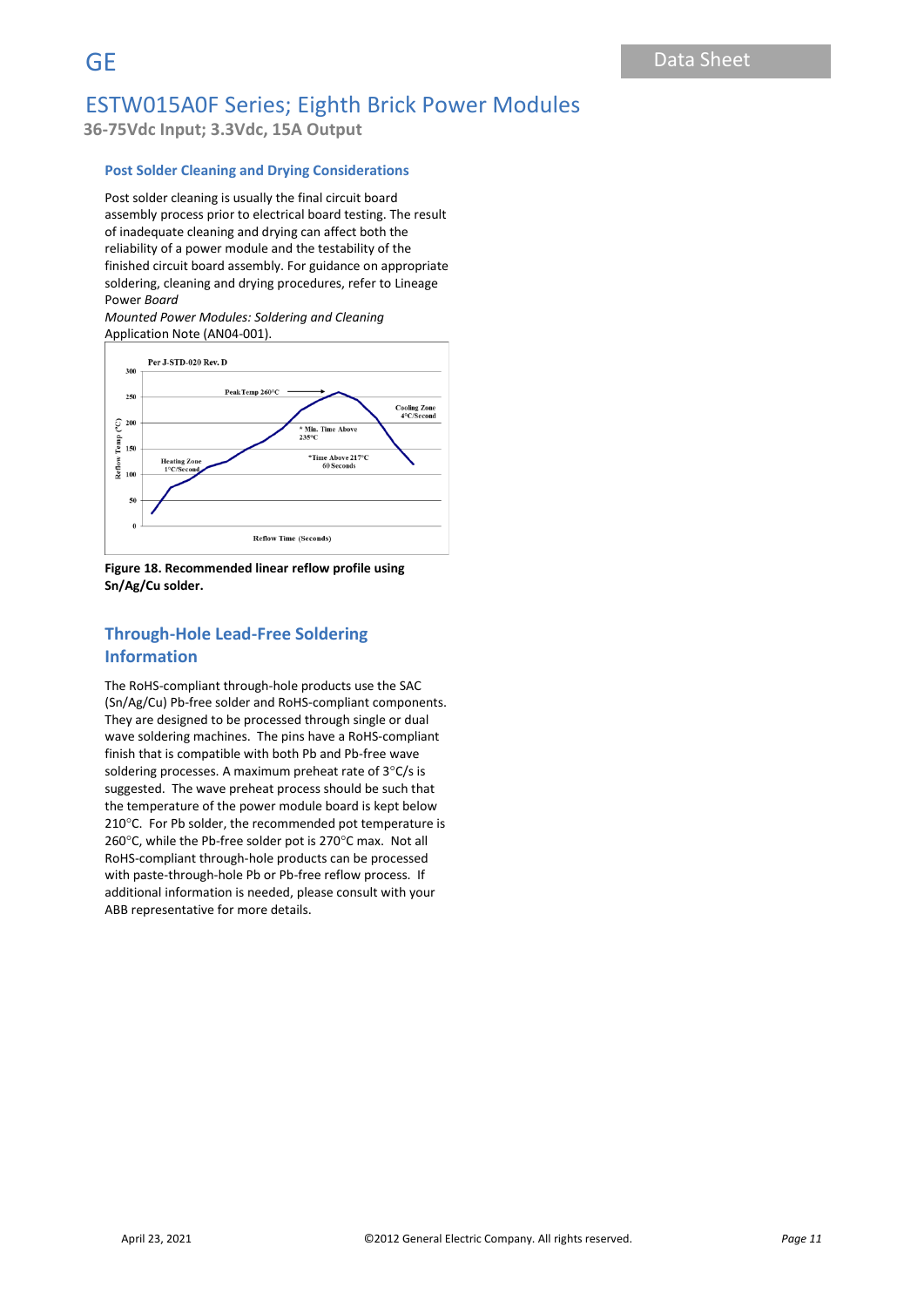**36-75Vdc Input; 3.3Vdc, 15A Output**

### **EMC Considerations**

The filter circuit schematic and plots in Figure 19 shows a suggested configuration as tested to meet the conducted emission limits of EN55032 Class A.

Note: Customer is ultimately responsible for the proper selection, component rating and verification of the suggested parts based on the end application.



| Item | Reference<br><b>Designator</b> | <b>Values</b>      | <b>Description</b>           |
|------|--------------------------------|--------------------|------------------------------|
|      | C1                             | 1µF                | SMD/1210 size/100V/X7R       |
|      | C <sub>2</sub>                 | 100 <sub>n</sub> F | SMD/1206 size/100V/X7R       |
| 3    | C4, C5                         | 22nF               | SMD/1210 size/1000V/X7R      |
|      | l 1                            | 1320µH             | SMD/Common Mode Choke/4A     |
|      | C3                             | $200\mu F$         | <b>Aluminum Electrolytic</b> |
|      | C6                             | $0\muF$            | <b>Aluminum Electrolytic</b> |



**Figure 19. EMC Considerations**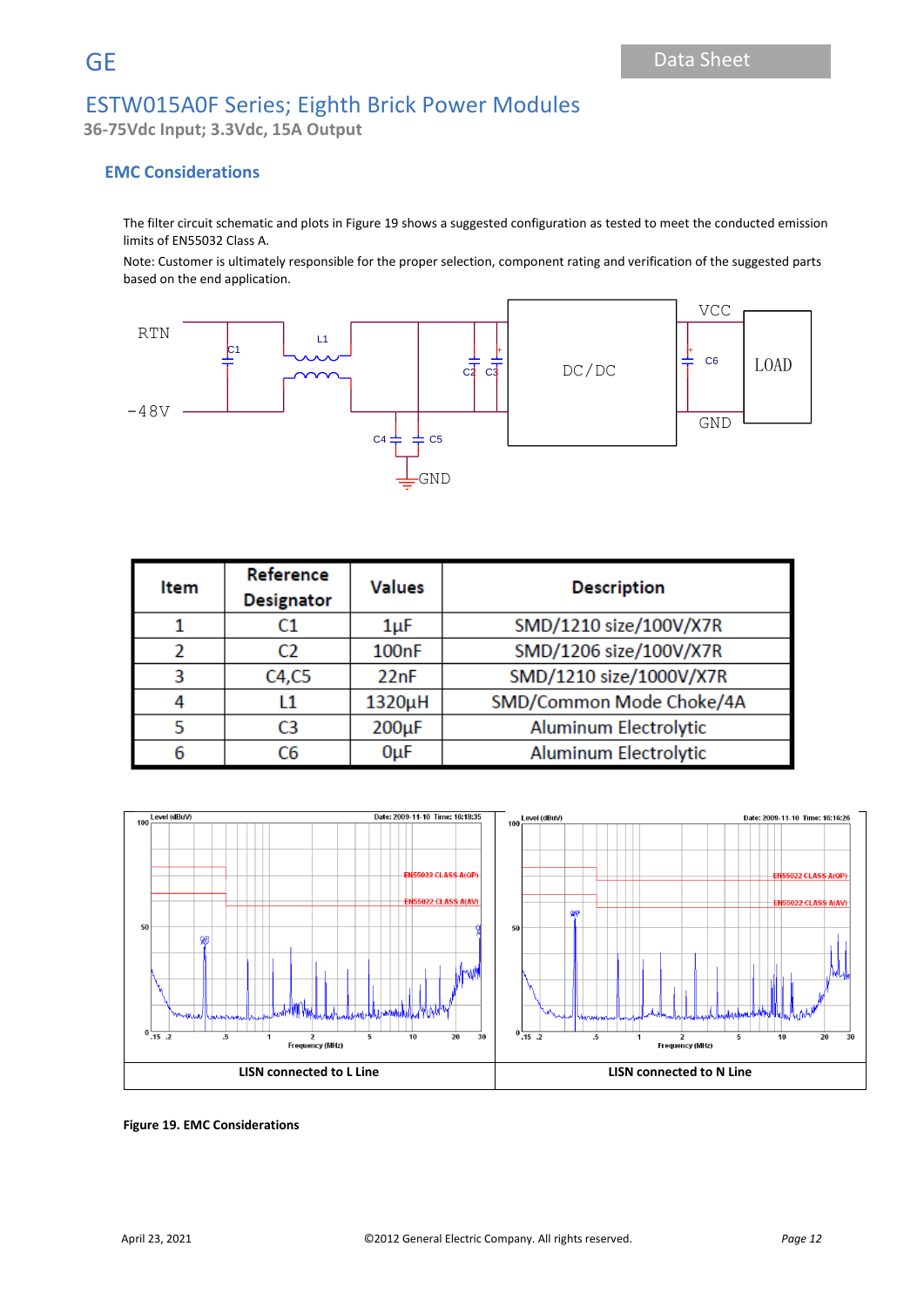**36-75Vdc Input; 3.3Vdc, 15A Output**

For further information on designing for EMC compliance, please refer to the FLT007A0 data sheet (DS05-028).

## **Mechanical Outline for Through-Hole Module**

Dimensions are in millimeters and [inches].

Tolerances: x.x mm  $\pm$  0.5 mm [x.xx in.  $\pm$  0.02 in.] (Unless otherwise indicated)

x.xx mm  $\pm$  0.25 mm [x.xxx in  $\pm$  0.010 in.]

Top side label includes Lineage Power name, product designation and date code.

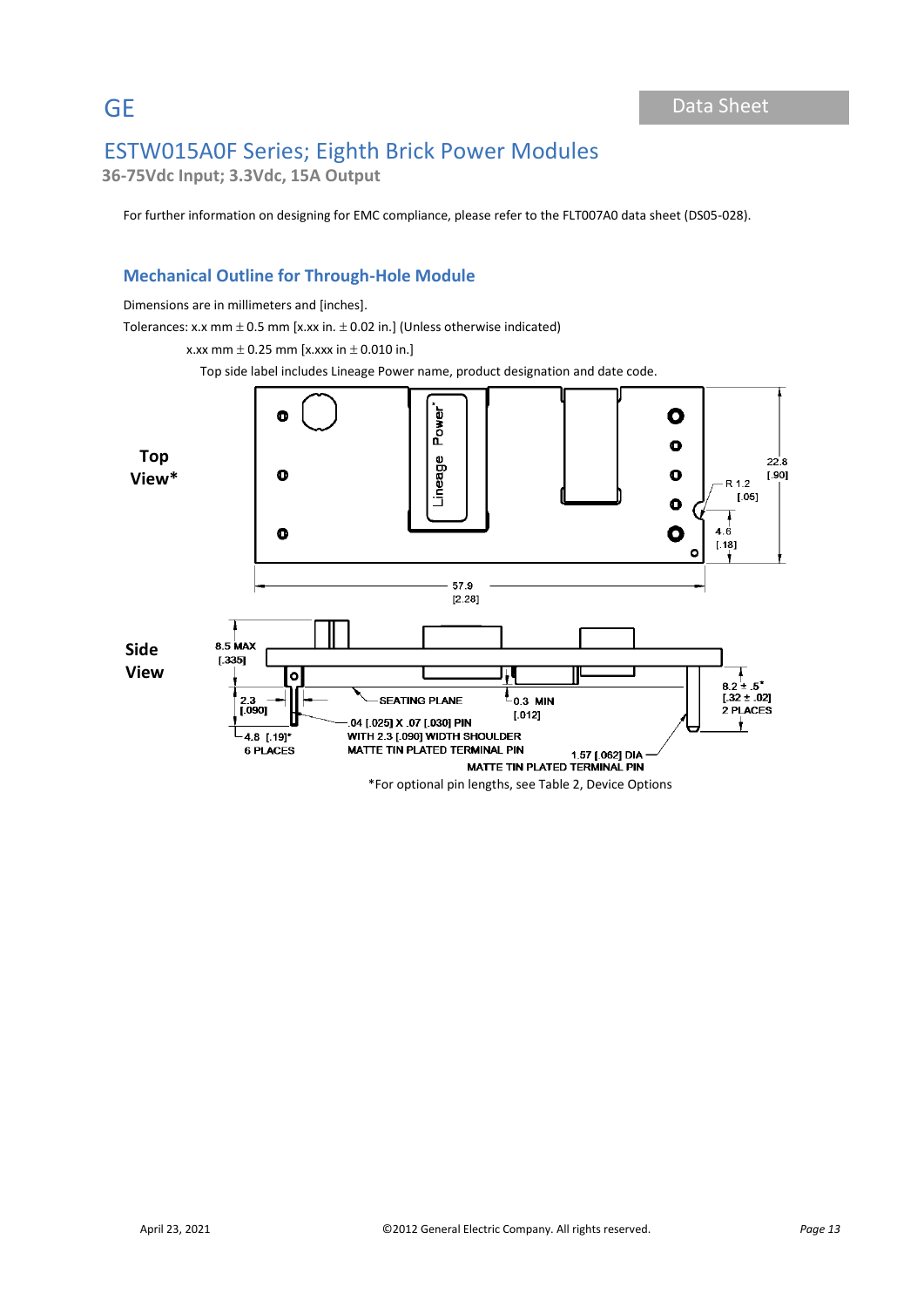**36-75Vdc Input; 3.3Vdc, 15A Output**



| Pin            | Function    |  |  |  |
|----------------|-------------|--|--|--|
| 1              | $Vi(+)$     |  |  |  |
| $\overline{2}$ | ON/OFF      |  |  |  |
| 3              | $Vi(-)$     |  |  |  |
| 4              | $Vol(-)$    |  |  |  |
| 5              | SENSE(-)    |  |  |  |
| 6              | <b>TRIM</b> |  |  |  |
| 7              | $SENSE(+)$  |  |  |  |
| 8              | $Vol(+)$    |  |  |  |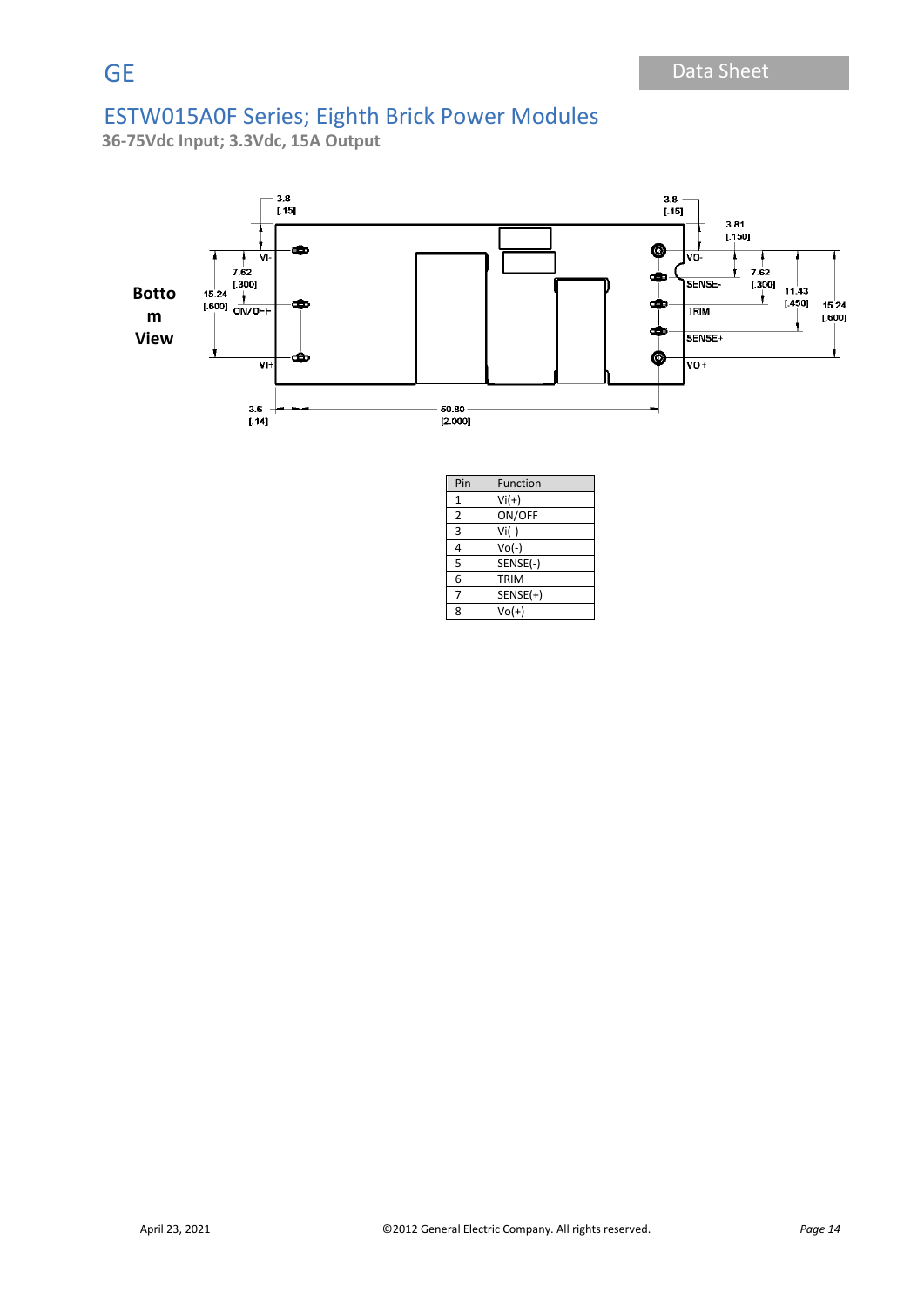**36-75Vdc Input; 3.3Vdc, 15A Output**

### **Recommended Pad Layout**

Dimensions are in millimeters and [inches].

Tolerances: x.x mm  $\pm$  0.5 mm [x.xx in.  $\pm$  0.02 in.] (Unless otherwise indicated)



## **TH Recommended Pad Layout (Component Side View)**